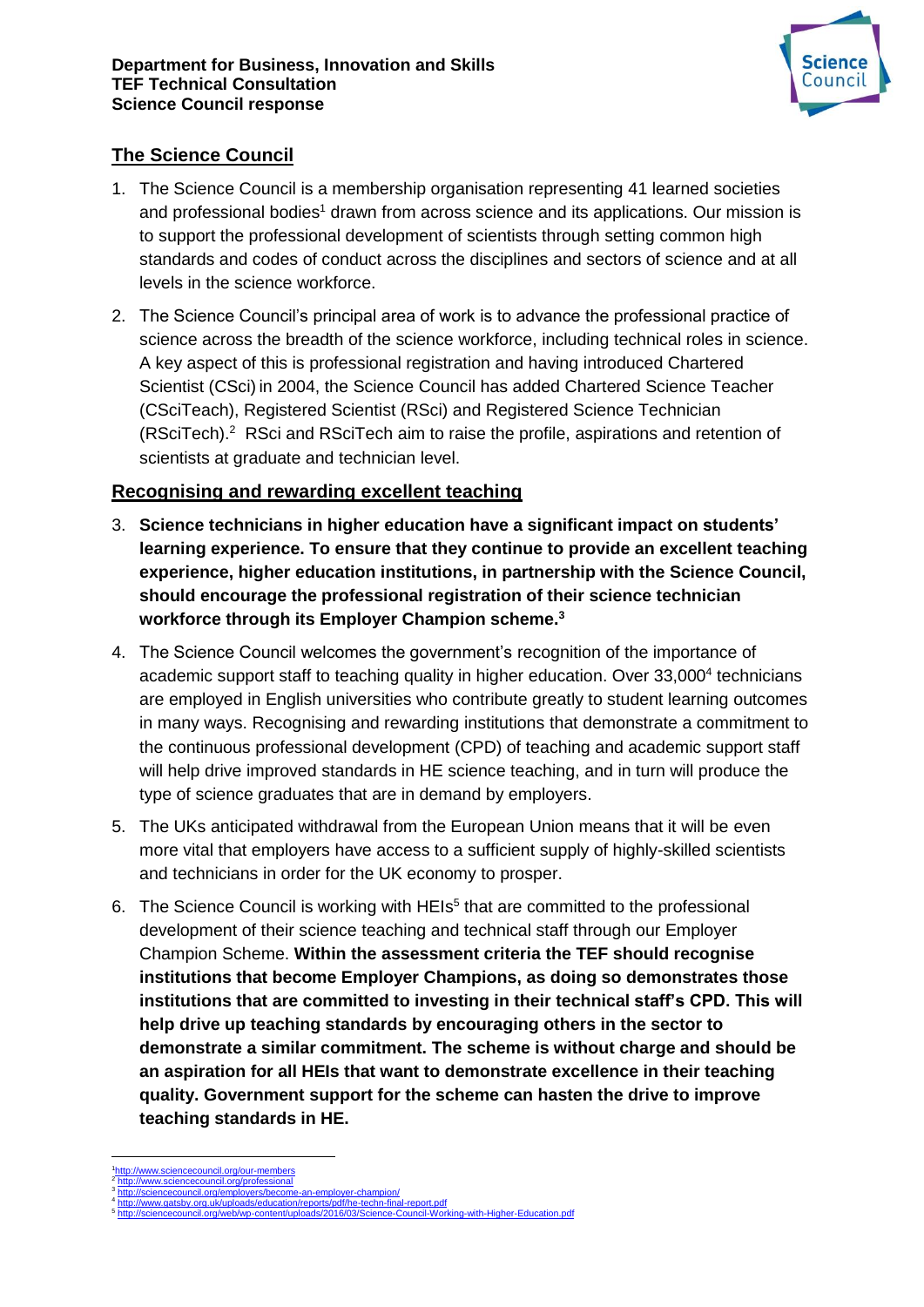- 7. Employer Champions commit to upholding the Science Council's professional standards by investing in their staff and having their skills and competence recognised. The professional registers provide a benchmark that embrace and uphold standards of excellence in the practice of science. Achievement and retention confirms an individual's commitment to the highest levels of professionalism and competence through ongoing development of their skills and knowledge.
- 8. The HE technician workforce is an ageing one, meaning that large numbers of highlyskilled technicians will be retiring over the next decade or two, taking their knowledge and experience with them. To adequately replace and retain this vital workforce, the technician role must be an attractive career choice with demonstrable career progression built in, which the Science Council's professional registers provide. Becoming an Employer Champion demonstrates that an HEI is actively investing in the career development its staff.
- 9. The Science Council supports the proposal to award Commendations to HEIs that demonstrate excellence in supporting, rewarding and recognising their teaching and support staff. Achieving and maintaining Employer Champion status with the Science Council would be a way to demonstrate that an institution has achieved excellence in this area.

## **Rewarding student outcomes and learning gains**

- 10. **The TEF assessment framework should recognise HEIs that demonstrate they are working with professional bodies and employers to ensure students are given high-quality work experience opportunities that are linked to professional registration.<sup>6</sup>**
- 11. The Science Council works in collaboration with HEIs and employers to endorse highquality, year-long industry placements for students. Students who complete their year in industry and Science Council assessment can gain nationally recognised RSci status for the knowledge and skills they have gained. This sets them on a journey to achieving CSci status. For employers, aligning the RSci standards to placements has provided greater structure to their programmes, improved their quality and an added competitive edge enabling them to attract the best students.
- 12. HEIs actively encouraging students to take on placements that enable them to achieve RSci can enhance their students' employability prospects, raise student satisfaction levels and reinforce their support for excellence in teaching.

# **The role of degree accreditation in raising teaching standards**

- 13. **As recommended in the Wakeham Review of STEM Degree Provision and Graduate Employability<sup>7</sup> , the Science Council will, over the coming months, explore how it can develop a unified accreditation framework for the science disciplines. We are committed to working with the sector to champion a coherent approach to degree accreditation across science in HE.**
- 14. Degree accreditation can contribute to student learning gains by providing an independent quality stamp that confirms an institution's teaching is high-quality and is producing graduates with the knowledge, skills and resilience demanded by employers.

<sup>1</sup> 6 hefits-of-prof 7  $\frac{1}{2}$ ind-16-6-wakeham-review-stem-graduate-employability.pdf